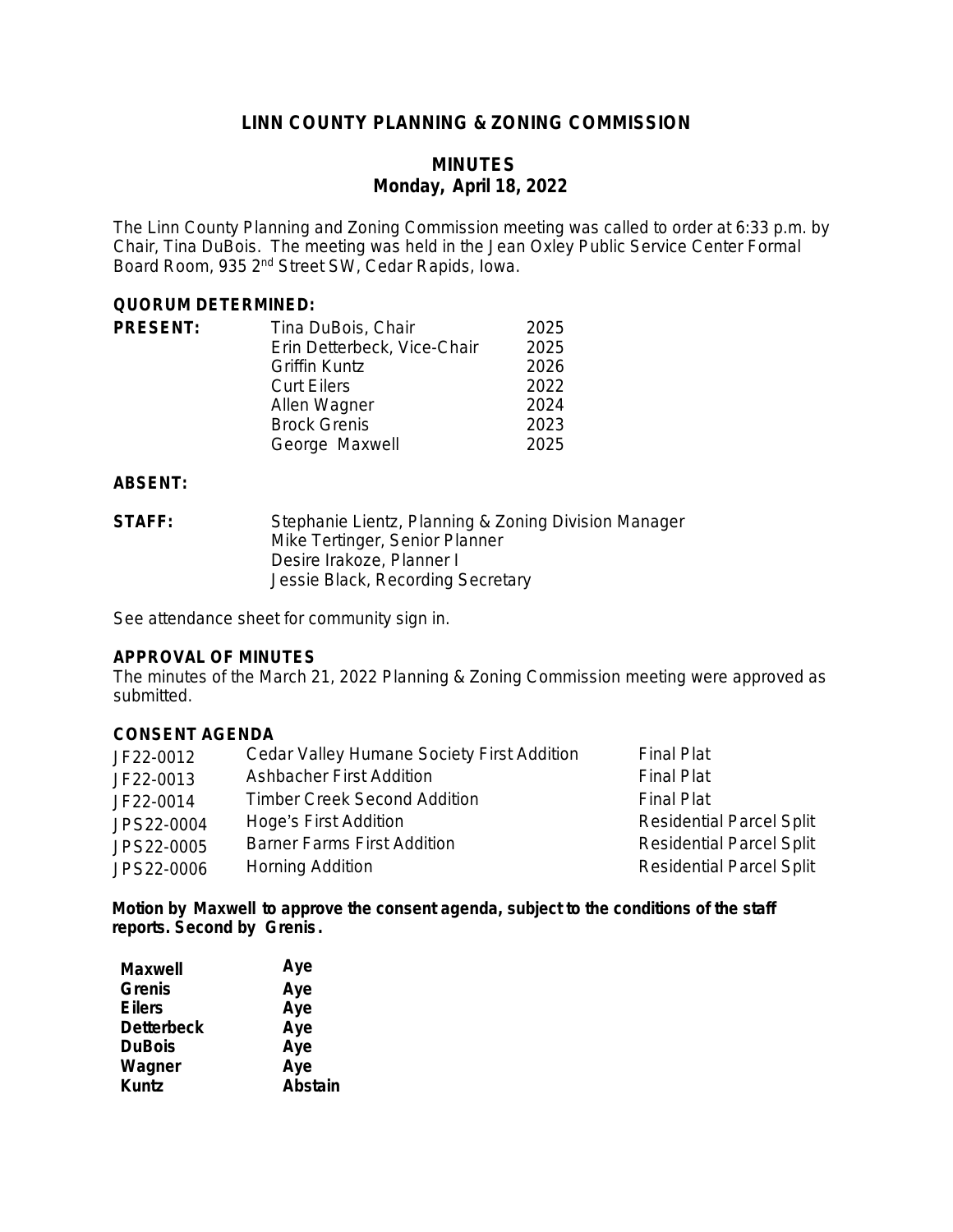Linn County Planning & Zoning Commission Minutes April 18, 2022 Page 2 of 4

#### **REGULAR AGENDA**

#### **JC22-0003 Conditional Use Home Occupation** – **Lawn Care & Snow Removal Business**

**Karen & Edward Fisher Trust, Owner Joseph Ernzen, Petitioner**

Mike Tertinger presented the staff report.

The applicant is requesting a Conditional Home Occupation for a lawn care and snow removal business on the subject property, which contains 33.66 acres, and is zoned AG (Agricultural). The applicant is constructing a 7,200 square foot pole building: 2,500 square feet will be partitioned for the business, while the remaining 4,700 square feet is proposed to be utilized as personal space. The applicant proposes that no non-resident employees will be on site, no customers will be coming to the site and the business use is to occur entirely within the accessory building.

A Conditional Home Occupation allows the applicant to use up to 2,500 square feet for the home occupation business on parcels that are 10 acres or greater in size. A home occupation with one or more nonresident employees or that will use part of an accessory structure for the business requires a Conditional Use Permit for a Home Occupation in the AG (Agricultural) zoning district. The proposal conforms to the standards for approval in Article IV, Section 107-73, § (4). However, the proposal is not yet in conformance with Article VI, Section 107-113, § (h) of the Linn County Unified Development Code as 838 Hodgin Rd is not yet the primary residence of the proposed home occupation business owner. As a condition of approval, the applicant must confirm relocation to this address before operation of the business may commence.

Staff recommends approval subject to the conditions of the staff report

Mike Brain, Brain Engineering Inc., offered to answer any questions from the commission or staff.

**Motion by Kuntz to recommend approval of case JC22-0003 , subject to the conditions of the staff report . Second by Detterbeck .**

| <b>DuBois</b>     | Aye |
|-------------------|-----|
| <b>Kuntz</b>      | Aye |
| Wagner            | Aye |
| <b>Maxwell</b>    | Aye |
| <b>Grenis</b>     | Aye |
| <b>Detterbeck</b> | Aye |
| <b>Eilers</b>     | Aye |
|                   |     |

### **JC22-0004 Conditional Use** –  **Rock Crushing & Recycling Business**

**SALTS Development, Owner SAS Construction, Petitioner**

Stephanie Lientz presented the staff report.

The applicant is proposing continued operation of a rock/concrete crushing and recycling facility on approximately 10.5 acres of the subject property. The applicant was previously granted a Temporary Use Permit (JTU17-0001) for the same use on the subject property from March 1, 2017 to December 3, 2019. Sometime after that period ended, the operation recommenced at the same location. The applicant is proposing to operate the facility on site permanently, therefore, staff has determined that a Conditional Use Permit will be required.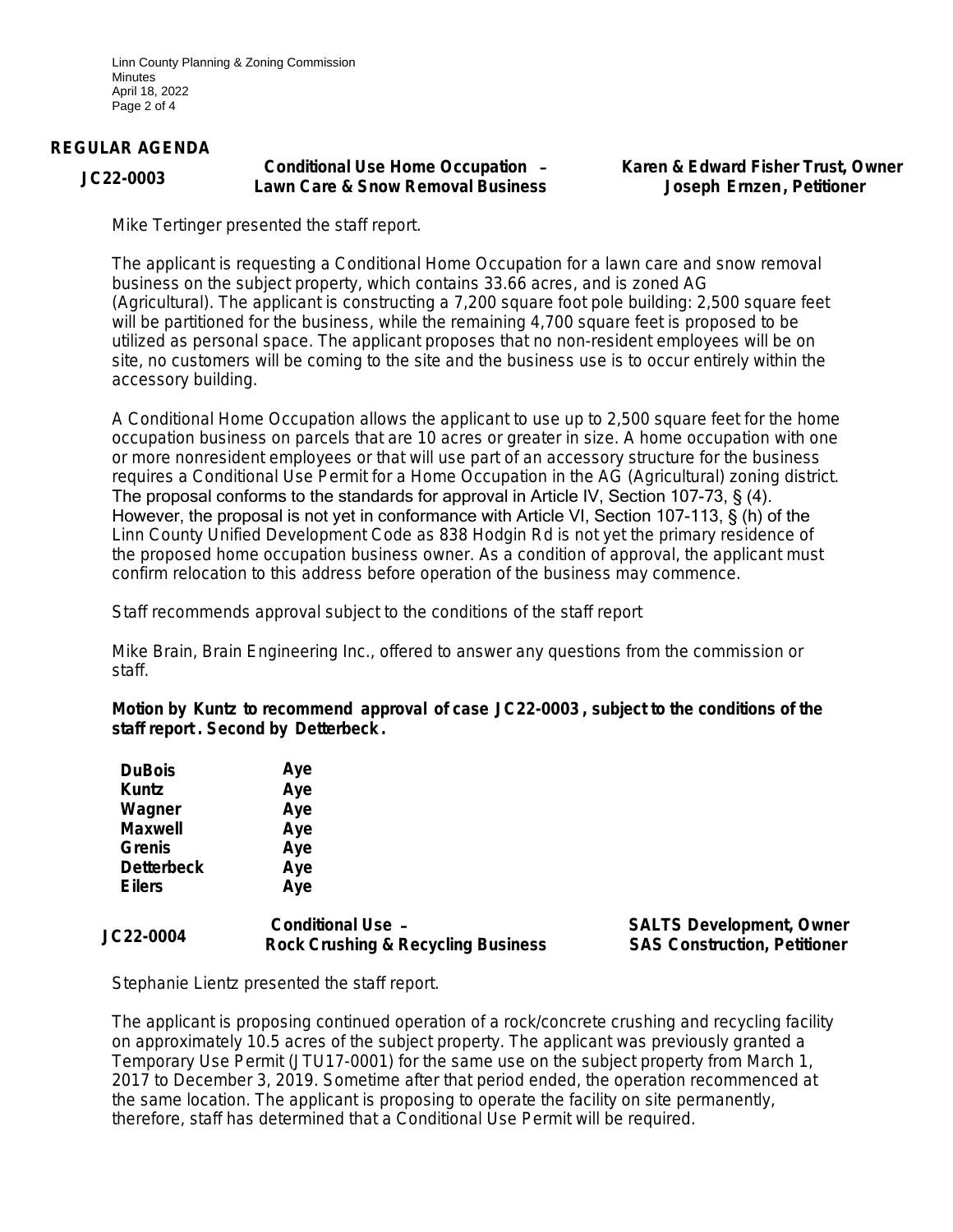Linn County Planning & Zoning Commission Minutes April 18, 2022 Page 3 of 4

Materials stored on the site will include: raw broken concrete, raw broken asphalt, dirt, recycled aggregate, recycled asphalt millings, and recycled granite. Proposed hours of operation are 6:30 a.m. to 7:00 p.m., Monday through Friday, with four (4) part-time employees coming to the site.

The proposed use of recycling facility or solid waste hauling and transfer station is allowed with a Conditional Use Permit in the AG (Agricultural) zoning district. It appears that the proposal meets all of the standards for approval for Conditional Use Permits in Article IV, Section 107-73, § (4) of the Linn County Unified Development Code (UDC). Other development standards which must be met include: those requirements for a major site plan, dust control on parking areas and drives, and parking standards found in Article V, Section 107-93, § (e) of the UDC. Buffering requirements in Article V, Section 107-93, § (d) must be met. All standards in Article VI, Section 107-116, § (d), must be met. All required federal, state, and/or local permits must be maintained for the duration of the use.

Staff recommendation is pending; additional information is needed from the applicant

Kuntz asked for clarification on the vegetative screening condition. Lientz said the vegetative buffer would only be required on the west side of the property at this time to provide a visual screen from the traveling public along 80<sup>th</sup> St SW, which is a hard surfaced road. Lientz added that if use changes to residential on the property to the north, then a condition requiring vegetative screening along the northern boundary will be triggered at that time.

Eilers asked if the property was used for agricultural purposes prior to the Temporary Use permit. Lientz said yes.

Shane Schrader, petitioner, offered to answer any questions from the commission or staff.

**Motion by Eilers to recommend approval of case JC22-0004, subject to the conditions of the staff report . Second by Kuntz.** 

| <b>Kuntz</b>      | Aye |
|-------------------|-----|
| <b>Detterbeck</b> | Aye |
| Wagner            | Aye |
| <b>Eilers</b>     | Aye |
| <b>DuBois</b>     | Aye |
| <b>Maxwell</b>    | Aye |
| <b>Grenis</b>     | Aye |

**OTHER BUSINESS**

## **COMMISSION COMMENTS**

Detterbeck informed staff and other members of the commission that she recently closed on a new house in an incorporated area, therefore her time on the Planning & Zoning Commission would come to an end.